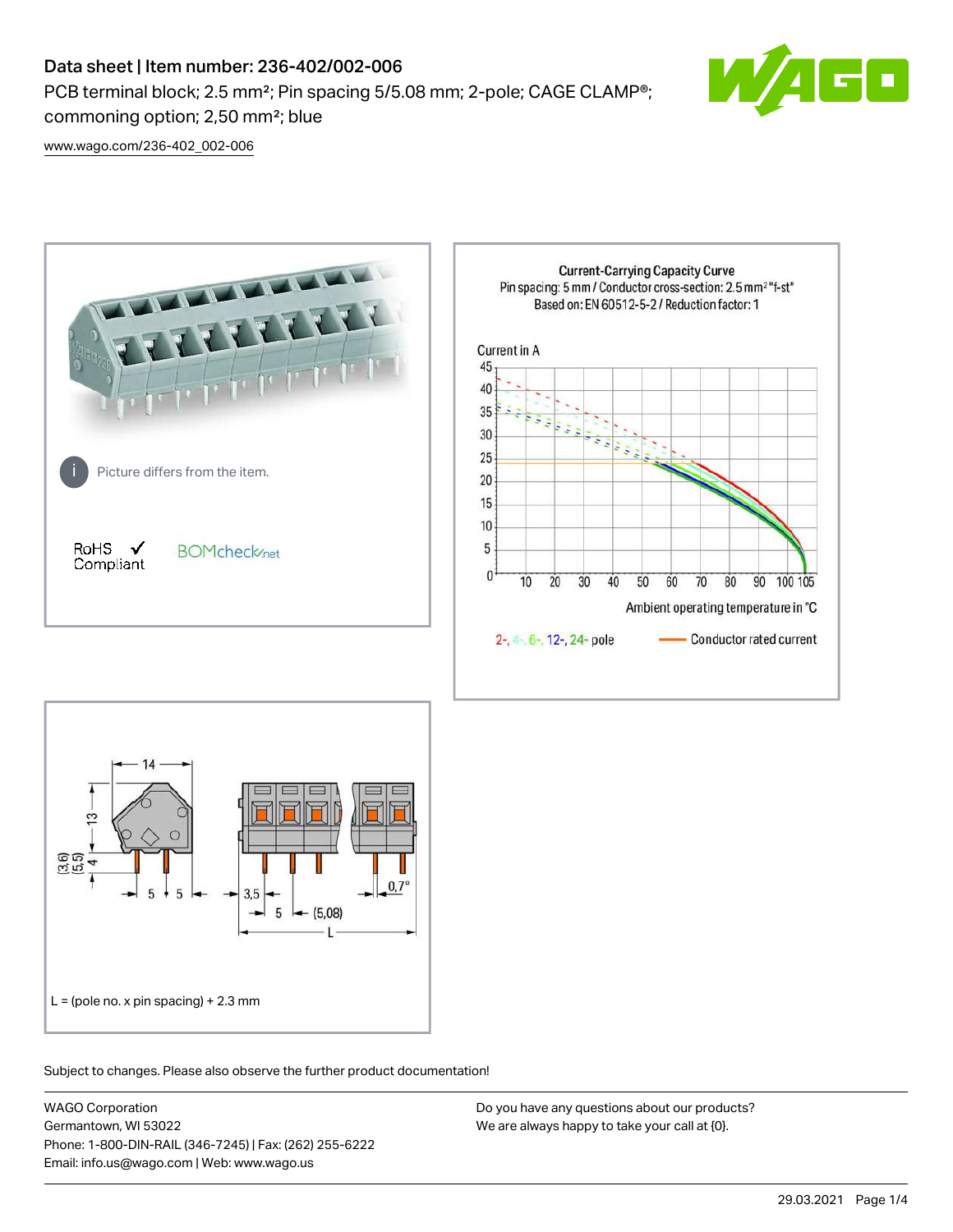

## Item description

- PCB terminal strips with CAGE CLAMP<sup>®</sup> connection, screwdriver actuation parallel or perpendicular to conductor entry  $\blacksquare$
- Versions with Ex approval П
- $\blacksquare$ Mixed-color PCB terminal strips from factory
- $\blacksquare$ Operating tools for factory wiring
- $\blacksquare$ 45° conductor entry angle permits a wide range of applications and wiring options
- П Set to metric or inch pin spacing by compressing PCB terminal strips or pulling them apart

### Data

| <b>Downloads</b><br>Documentation                       |            |               |          |
|---------------------------------------------------------|------------|---------------|----------|
| <b>Additional Information</b><br>Technical explanations | 2019 Apr 3 | pdf<br>2.0 MB | Download |

#### Installation Notes

Conductor termination



Inserting a conductor via 3.5 mm screwdriver.

Screwdriver actuation parallel to conductor entry



Inserting a conductor via 3.5 mm<br>Inserting a conductor via operating tool. screwdriver.

Screwdriver actuation perpendicular to conductor entry



Subject to changes. Please also observe the further product documentation!

WAGO Corporation Germantown, WI 53022 Phone: 1-800-DIN-RAIL (346-7245) | Fax: (262) 255-6222 Email: info.us@wago.com | Web: www.wago.us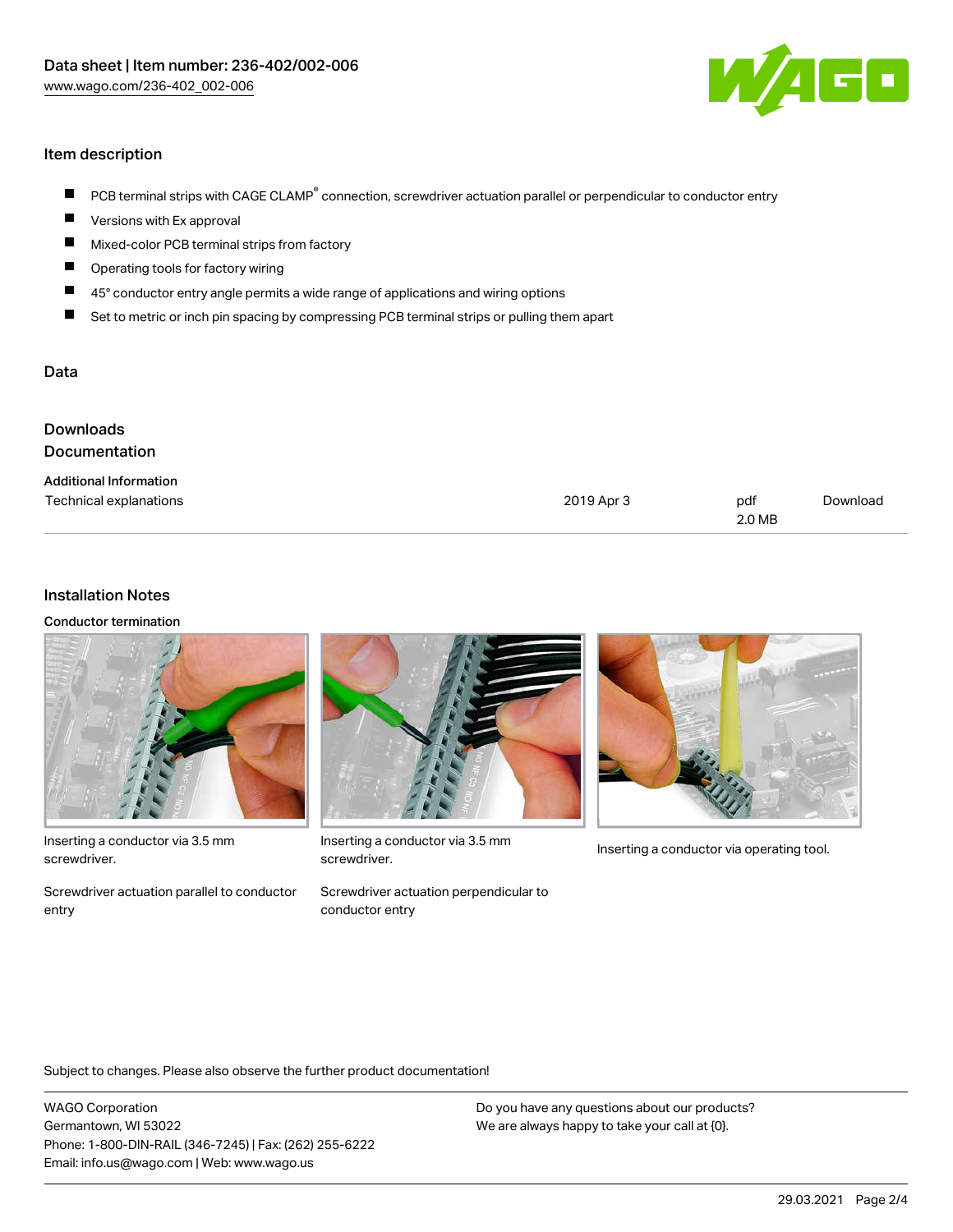Data sheet | Item number: 236-402/002-006 [www.wago.com/236-402\\_002-006](http://www.wago.com/236-402_002-006)





Compared to standard screwdrivers, these operating tools are far more convenient for wiring PCB terminal strips at factory.

Installation



PCB Terminal Strips placed behind each other save space – staggering them by half the pin spacing simplifies subsequent wiring of the first row.

Installation

Subject to changes. Please also observe the further product documentation!

WAGO Corporation Germantown, WI 53022 Phone: 1-800-DIN-RAIL (346-7245) | Fax: (262) 255-6222 Email: info.us@wago.com | Web: www.wago.us